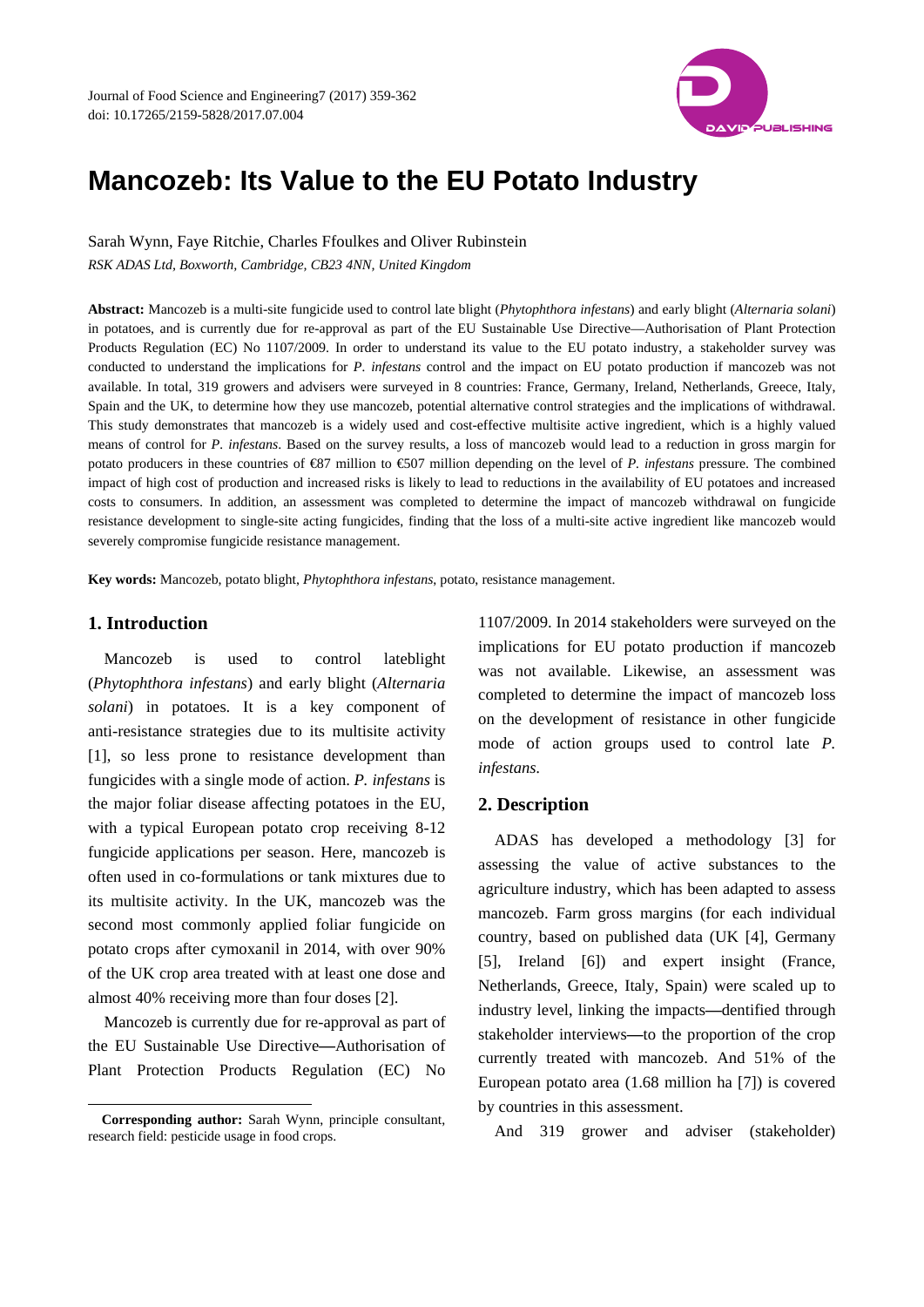interviews or questionnaires were conducted in France, Germany, Ireland, Netherlands, UK, Greece, Italy and Spain (during 2014 and 2015) to understand mancozeb use and possible alternative control strategies, as well as the potential impact on variety choice, yield and cost of production. This information was aggregated and used to identify average yield impacts and cost of production increases for each country, in the short term, if mancozeb was not available**—**for both low and high disease pressure situations.

Trait-based risk assessment was used to identify longer term impacts of mancozeb loss, given its value in fungicide resistance management strategies [8]. To do this, the first detection of resistance (FDR) following introduction was calculated for the key fungicide groups currently available to control potato *P. infestans.*

## **3. Results and Discussion**

Almost 64% of stakeholders were growers (representing 1% to 2% of each national potato area), whilst 36% were professional advisors (covering 5% to 10% of each national potato area). Over 89% of stakeholders used mancozeb, either alone, in tank mixtures or in co-formulations. Usage level in individual countries was relatively consistent with 70% to 100% of the crop area receiving at least one (often more) mancozeb application per season. The exception was Italy where usage was lower due to Integrated Pest Management (IPM) requirements. National usage statistics were not widely accessible in all countries, although UK mancozeb usage is reported at 80% of crop area based on the Pesticide Usage Surveys [9].

In low disease pressure years, most stakeholders predicted limited yield impact from mancozeb withdrawal in the short term, as alternative actives provide good control. In Germany and Ireland, a 3% to 4% average production reduction, even in a low pressure year was identified (Table 1). Overall, it was estimated that in the absence of mancozeb, assuming a low pressure year, there would be a 1% to 2% reduction in potato production (425,000 to 529,000 tonnes).

In a high pressure year, the majority of producers**—**except in France**—**expected to see a production reduction ranging from 3% to 18%, although certain German advisers predicted up to 31% losses in extreme cases. This variation could be down to the virulence of *P. infestans* in each country, differences are in early *P. infestans* prevalence and perception of what a "high" pressure year is.

Production is estimated to fall by 7% to 8% (2.5 to 3.0 million tonnes), if all countries were simultaneously affected by high *P. infestans* pressure. This assumes crop areas remain the same, despite increased production risk, so in reality the decline may be greater.

Importantly, mancozeb alternatives were widely cited as more expensive, increasing production costs for growers if mancozeb is not used. Alongside a reduction in yield, this means that gross margins will be negatively affected by its loss. Nationally, mancozeb withdrawal could cost between  $\bigoplus$ .6 (Italy) to €247 million (Germany), depending on *P. infestans* pressure, crop area and level of use. Therefore, gross margins for the eight countries are predicted to decline by between  $\otimes$ 7 million and  $\otimes$ 07 million (Table 1).

#### *3.1 Resistance Management*

Predicted FDR time can be used to demonstrate the risk of resistance development to *P. infestans* for active substances considered to be medium to high risk and to support retention of products that contribute to resistance management strategies. All the "predicted" FDR times given are from the year when the mode of action group was first introduced. The predicted time to FDR for phenylamides was 6.9 years using the model, and resistance or reduced sensitivity to *P. infestans* was reported for phenylamides four years after introduction in Switzerland [10]. Mancozeb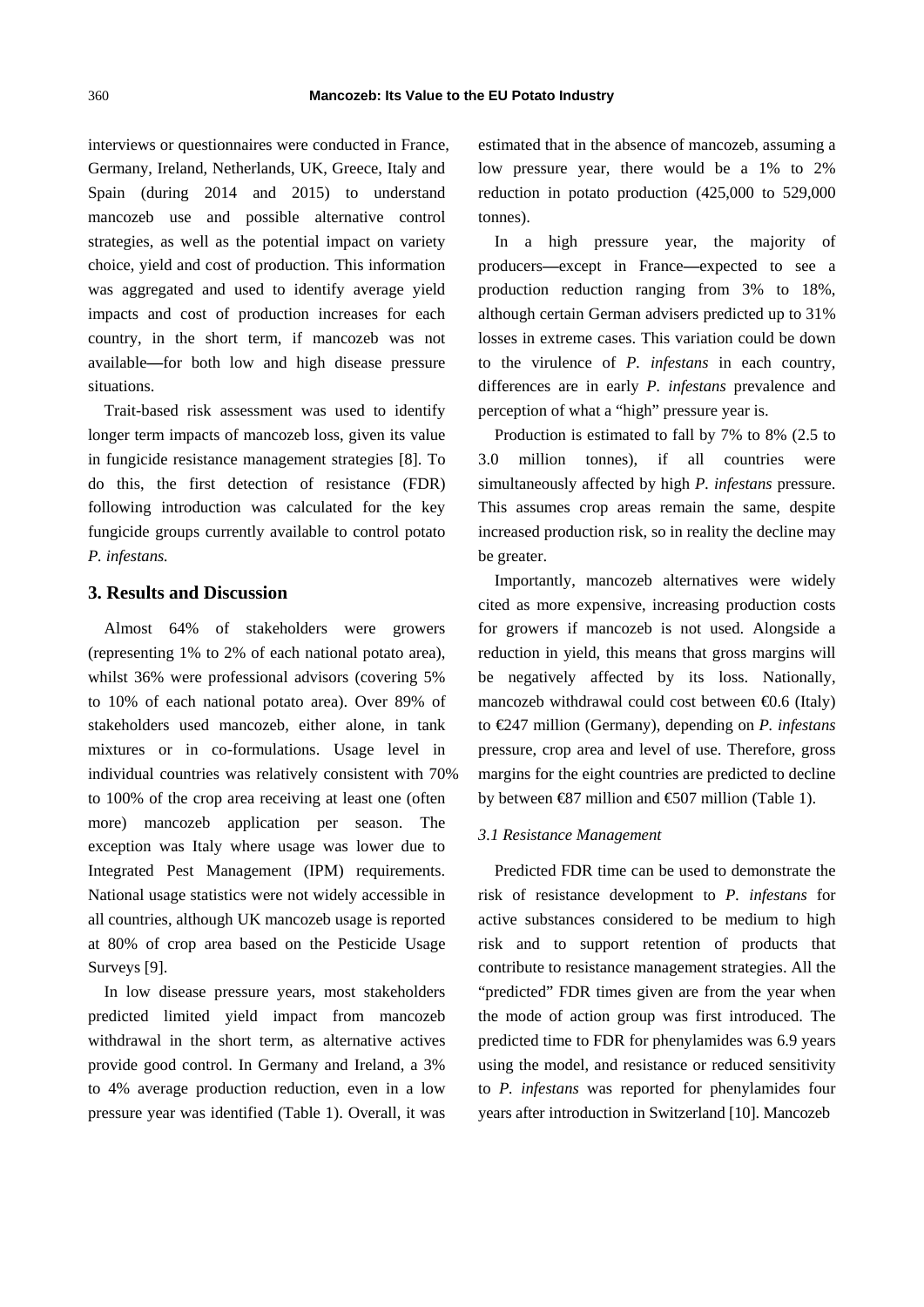| Country                 | Baseline potato<br>production<br>thousands<br>tonnes | % Reduction in national production  |      |                               |         |                                                 |                 |                  |                  |                   |
|-------------------------|------------------------------------------------------|-------------------------------------|------|-------------------------------|---------|-------------------------------------------------|-----------------|------------------|------------------|-------------------|
|                         |                                                      | Low <i>P. infestans</i><br>pressure |      | High P. infestans<br>pressure |         | Reduction in industry gross margin $(\text{M})$ |                 |                  |                  |                   |
|                         |                                                      | Grower                              |      | <b>Adviser Grower</b>         | Adviser | <b>Baseline</b><br>industry<br>gross margin     | Low<br>(grower) | High<br>(grower) | Low<br>(adviser) | High<br>(adviser) |
| France                  | 6,888                                                | $-0$                                | $-0$ | $-0$                          | $-7$    | 790                                             | $-4$            | $-12$            | $-11$            | $-88$             |
| Germany                 | 10,656                                               | $-4$                                | $-4$ | $-17$                         | $-17$   | 639                                             | $-62$           | $-238$           | $-62$            | $-247$            |
| Ireland                 | 346                                                  | $-4$                                | $-3$ | $-18$                         | $-3$    | 39                                              | $-5$            | $-14$            | $-3$             | $-3$              |
| Netherlands 6,353       |                                                      | $-0$                                | $-0$ | $-3$                          | $-3$    | 613                                             | $-3$            | -44              | $-3$             | $-39$             |
| UK                      | 5,398                                                | $-0$                                | $-0$ | $-4$                          | $-4$    | 840                                             | $-4$            | $-56$            | $-4$             | -56               |
| Greece                  | 665                                                  | $-1$                                | $-1$ | $-13$                         | $-13$   | 89                                              | -6              | $-37$            | $-6$             | $-37$             |
| Italy                   | 2,789                                                | $-0$                                | $-0$ | $-1$                          | $-1$    | 246                                             | $-1$            | $-4$             | $-1$             | $-4$              |
| Spain                   | 2,162                                                | $-0$                                | $-0$ | $-5$                          | $-5$    | 241                                             | $-3$            | $-31$            | $-4$             | -34               |
| Total (8)<br>countries) | 35,256                                               | $-1$                                | $-2$ | $-7$                          | $-8$    | 3,498                                           | $-87$           | $-435$           | $-93$            | $-507$            |

**Table 1 Impact of the loss of mancozeb on potato production in eight European countries and scaled up to EU8 level, as well as reduction in industry gross margin, based on grower and adviser views.** 

**Table 2 Predicted time to first detection of resistance for the major single site active fungicide groups used to control late** *P. infestans* **in Europe (based on the trait based risk assessment in Grimmer et al., 2014).** 

| Group name                                        | Active substances                           | Predicted FDR as average<br>for group (years) | Year introduced | Resistance reported $(P$ .<br><i>infestans</i> )      |  |
|---------------------------------------------------|---------------------------------------------|-----------------------------------------------|-----------------|-------------------------------------------------------|--|
| Cyanoacetamide-oxime                              | cymoxanil                                   | 6.8                                           | 1976            | No                                                    |  |
| PA fungicides phenylamides                        | metalaxyl-M, benalaxyl                      | 5.9                                           | 1977            | Yes                                                   |  |
| OiI fungicides                                    | cyazofamid, amisulbrom                      | 3.5                                           | 2001<br>2007    | No                                                    |  |
| OoI fungicides                                    | famoxadone, fenamidone                      | 4.1                                           | 1996<br>1998    | N <sub>0</sub>                                        |  |
| <b>Benzamides</b><br>(pyridinylmethyl-benzamides) | fluopicolide                                | 5.5                                           | 2006            | No                                                    |  |
| Benzamides (toluamides)                           | zoxamide                                    | 6.1                                           | 2001            | No                                                    |  |
| CAA-fungicides carboxylic<br>acid amides          | dimethomorph,<br>benthiavalicarb-isopropyl, | 4.2                                           | 1988<br>2003    | No (laboratory mutants)<br>have been produced<br>[11] |  |
|                                                   | mandipropamid                               |                                               | 2005            |                                                       |  |
| OoSI fungicides                                   | ametoctradin                                | 7.8                                           | 2011            | No                                                    |  |

use has been widespread for disease control since then and a key component of anti-resistance strategies. The risk assessment suggests that the FDR time, for single-site acting fungicide active ingredients, is between 3 and 8 years. However, no resistance to these groups has been reported so far, which is surprising given that this active has been in commercial use for several decades (Table 2).

# **4. Conclusion**

As the interviews show, mancozeb is a widely used and comparatively cost-effective control option. Although the impact of withdrawal will differ by

country, it would have far reaching consequences across Europe as an additional cost for producers who have to use more expensive alternatives, with a fall in yield meaning a gross margin reduction of between €87 million (low pressure**—**grower estimate) and €507 million (high pressure**—**adviser estimate) across the EU8 countries.

Although in the short-term**—**especially in low pressure years**—**the effect on yield is likely to be minor, if resistance to alternative active substances occurs, the effect on yield would become much more significant.

New alternative active substances could be